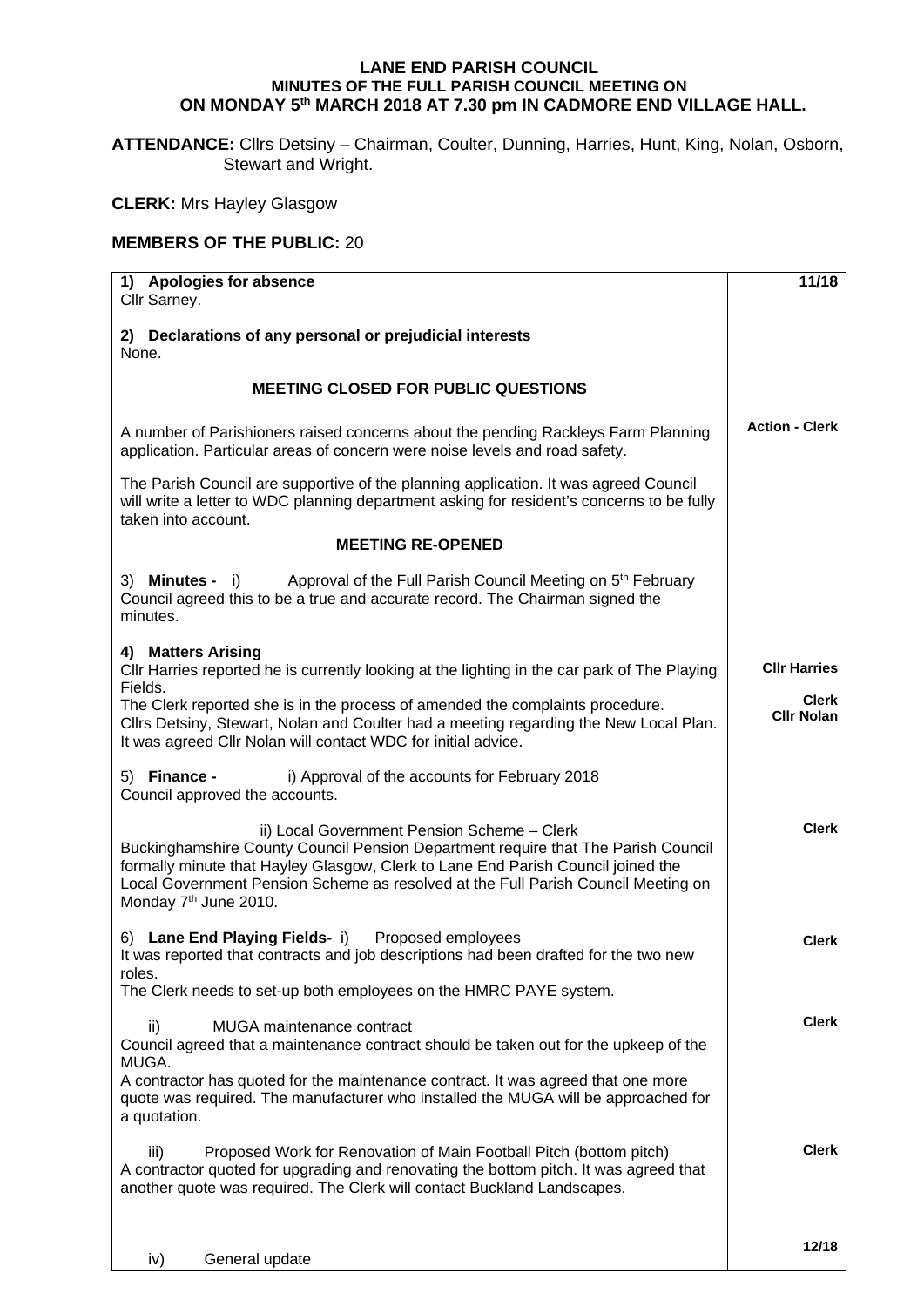| unclear.       | The Chairman of LESA has formally resigned. The status of The Treasurer is currently                                                                                                                                                                                                                                                                                                                                           |                                                              |
|----------------|--------------------------------------------------------------------------------------------------------------------------------------------------------------------------------------------------------------------------------------------------------------------------------------------------------------------------------------------------------------------------------------------------------------------------------|--------------------------------------------------------------|
|                | The bins have been cleaned by a number of volunteers.                                                                                                                                                                                                                                                                                                                                                                          |                                                              |
| V)             | <b>Clerk's report</b>                                                                                                                                                                                                                                                                                                                                                                                                          |                                                              |
| i.             | Planning application comments submitted.                                                                                                                                                                                                                                                                                                                                                                                       |                                                              |
| ii.            | AED inspections carried out and on-line forms submitted.                                                                                                                                                                                                                                                                                                                                                                       |                                                              |
| iii.           | The precept request has been submitted to WDC.                                                                                                                                                                                                                                                                                                                                                                                 |                                                              |
| iv.            | The licence for Chalkfields / The Orchards for one year has been signed by<br>both parties.                                                                                                                                                                                                                                                                                                                                    |                                                              |
| ν.             | The licence for land adjoining Forge Cottage has been given to the Parishioner<br>to read and sign.                                                                                                                                                                                                                                                                                                                            |                                                              |
| vi.            | Works on the resurfacing of the Handycross roundabout are due to finish on<br>12 <sup>th</sup> March. Access will be closed on weekends until this point.                                                                                                                                                                                                                                                                      |                                                              |
| vii.           | B P Bennett have completed the external repairs to the roof at the Pavilion.                                                                                                                                                                                                                                                                                                                                                   |                                                              |
| viii.          | Council decided not to enter this year's Best Kept Village Competition.                                                                                                                                                                                                                                                                                                                                                        | <b>Clerk</b>                                                 |
| ix.            | I have been advised that TBS Hygiene will not walk approximately 100 meters<br>to empty the new proposed dog waste bins around the playing fields. I am in<br>the process of contacting other companies.                                                                                                                                                                                                                       |                                                              |
| х.             | An email to the External Auditors re the 2 new employees has been sent and<br>he has indicated he is content with the proposed employment situation.                                                                                                                                                                                                                                                                           | <b>Clerk</b>                                                 |
| xi.            | I contacted Rod D'Ayala re an assessment of the pond. Advice would be £40<br>per hour plus travel - won't necessarily take long to do simple assessment.<br>Management work would be £200 per day plus expenses. Council approved<br>an initial assessment of the pond.                                                                                                                                                        | <b>Clerk</b>                                                 |
| xii.           | The insurance company have agreed to settle the claim for the internal repairs<br>at £3650 plus VAT.                                                                                                                                                                                                                                                                                                                           |                                                              |
| xiii.          | I am working on getting examples of the signs for Ditchfield Common and The<br>Playing Fields.                                                                                                                                                                                                                                                                                                                                 |                                                              |
| xiv.           | I am working on the re-draft of the complaints procedure.                                                                                                                                                                                                                                                                                                                                                                      | <b>Clerk</b>                                                 |
| XV.            | Some allotment plots are currently vacant.                                                                                                                                                                                                                                                                                                                                                                                     |                                                              |
| XVİ.           | Faulty street lights reported.                                                                                                                                                                                                                                                                                                                                                                                                 |                                                              |
| xvii.          | Attended allotments sites re several issues.                                                                                                                                                                                                                                                                                                                                                                                   |                                                              |
| xviii.         | Next month's FPCM will be on Monday 9 <sup>th</sup> April at the Lane End Sports<br>Association.                                                                                                                                                                                                                                                                                                                               |                                                              |
| xix.           | Council agreed to formally ratify The Clerk's overtime payment.                                                                                                                                                                                                                                                                                                                                                                |                                                              |
|                | 8) Invitations to Meetings, Correspondence & Reports received<br>Council noted the report.                                                                                                                                                                                                                                                                                                                                     |                                                              |
|                | 9) Matters raised by Councillors<br>Cllrs Stewart, King and Nolan have met about parking solutions in the village and they<br>will report at a future meeting.<br>Cllr Coulter reported that the owner of Skilmoor House has done some work to the<br>trees but failed to inform the Parish Council. Cllr Detsiny will draft a letter to the<br>property owner.<br>Cllr Dunning raised the issue of litter around the village. | <b>Cllrs Stewart,</b><br>King, Nolan<br><b>Cllr Detsiny.</b> |
| <b>Council</b> | 10) Planning: To consider new applications and receive Wycombe District                                                                                                                                                                                                                                                                                                                                                        | 13/18<br><b>Clerk</b>                                        |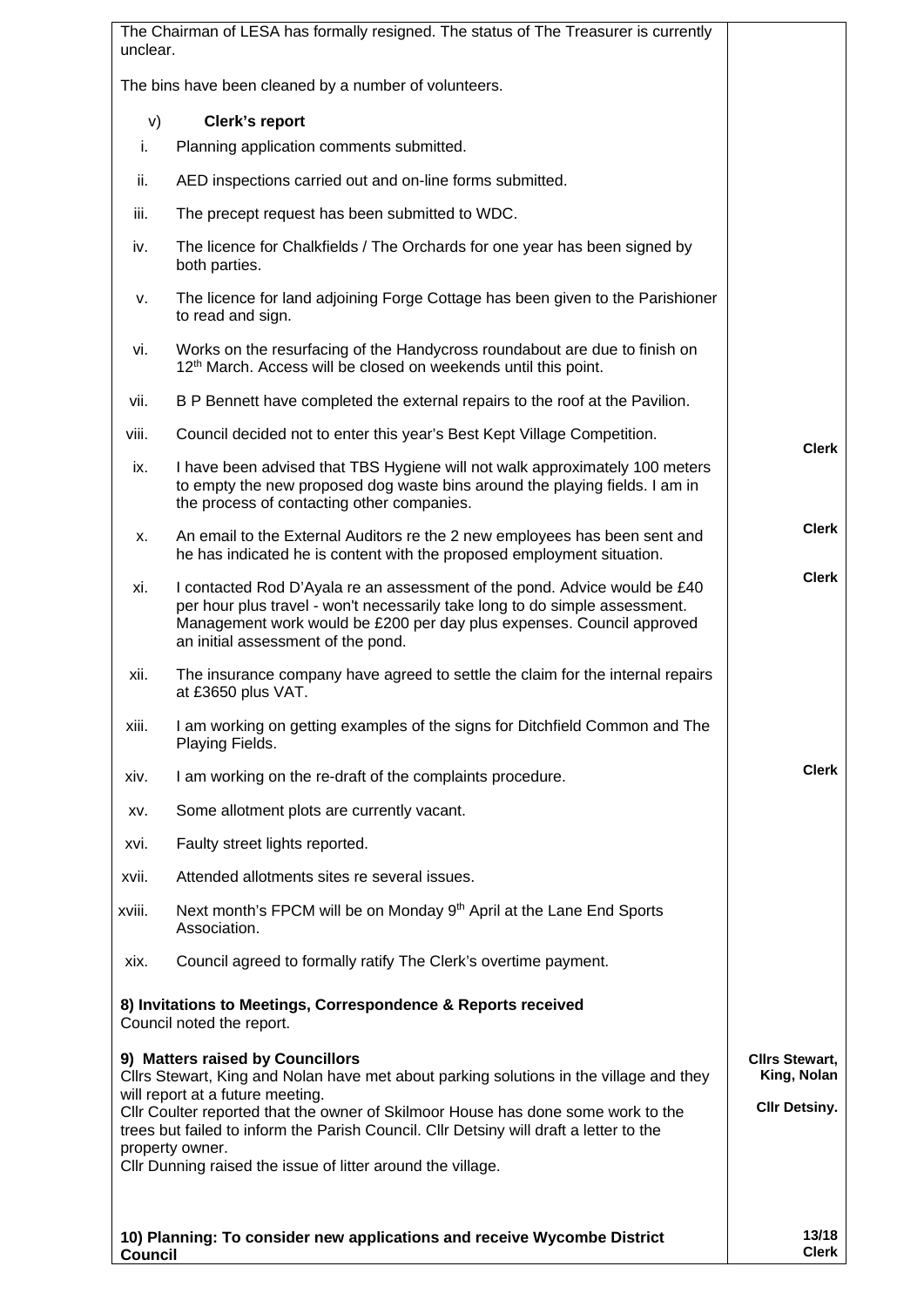| <b>New Applications</b>                                                                                                                                             |                                                                       |                                                                                                                                                                                                                                                                                                                                                                                                |  |  |  |  |  |
|---------------------------------------------------------------------------------------------------------------------------------------------------------------------|-----------------------------------------------------------------------|------------------------------------------------------------------------------------------------------------------------------------------------------------------------------------------------------------------------------------------------------------------------------------------------------------------------------------------------------------------------------------------------|--|--|--|--|--|
| 18/05392/VCDN                                                                                                                                                       | OS Parcel<br>2146 Lane<br>End Footpath<br>10 Lane End                 | Application for removal of condition 5 (carbon<br>reduction and water efficiency) attached to PP<br>15/05044/FUL (Erection of single storey detached 1-<br>bed barn style agricultural workers<br>dwelling/hospitality accommodation in connection<br>with existing agricultural enterprises & shoots at<br>Bolter End Farm accessed via existing track from<br>Finings Road)<br>No objection. |  |  |  |  |  |
| 18/05312/CLP                                                                                                                                                        | The<br><b>Brambles</b><br><b>Bullocks</b><br>Farm Lane<br>Wheeler End | Certificate of lawfulness for proposed insertion of 3 x<br>rooflights to front roofslope and 6 x rooflights to<br>rear roofslope in connection with loft conversion<br>No objection.                                                                                                                                                                                                           |  |  |  |  |  |
| 18/05402/MINAMD                                                                                                                                                     | 8 Oak Tree<br>Drive Lane<br>End                                       | Proposed non-material amendment to permission for<br>removal of existing garage, erection of single storey<br>front & part single/part two storey side extensions<br>with alterations to fenestration, alterations &<br>relaying to steps & creation of hardstanding to front<br>granted under householder planning ref:<br>17/06100/FUL<br>No objection                                       |  |  |  |  |  |
| 18/05218/FUL                                                                                                                                                        | <b>Brierley Park</b><br>Lane Lane<br>End                              | Householder application for construction of part two<br>storey, part single storey front, side and rear<br>extension including double garage, front porch and<br>creation of living accommodation in roof space<br>No objection                                                                                                                                                                |  |  |  |  |  |
| 1 Wetherby<br>Cottages<br>18/05202/CLP<br>Moor<br>Common<br>Lane End                                                                                                |                                                                       | Certificate of Lawfulness Proposed for erection of<br>detached single garage & store<br>No objection                                                                                                                                                                                                                                                                                           |  |  |  |  |  |
| <b>Wycombe District Council planning decisions:</b>                                                                                                                 |                                                                       |                                                                                                                                                                                                                                                                                                                                                                                                |  |  |  |  |  |
| Case Ref:<br>06/02/2018                                                                                                                                             | 17/08385/TPO Decision                                                 | <b>Application Permitted</b><br>Date:                                                                                                                                                                                                                                                                                                                                                          |  |  |  |  |  |
| Address:<br>3HG                                                                                                                                                     |                                                                       | HTS Management Centre Church Road Lane End Buckinghamshire HP14                                                                                                                                                                                                                                                                                                                                |  |  |  |  |  |
|                                                                                                                                                                     |                                                                       | Proposal: Tree works as per schedule on Appendix 1                                                                                                                                                                                                                                                                                                                                             |  |  |  |  |  |
| 12/02/2018                                                                                                                                                          |                                                                       | Case Ref: 17/08224/FUL Decision Application Permitted<br>Date:                                                                                                                                                                                                                                                                                                                                 |  |  |  |  |  |
| Address:                                                                                                                                                            |                                                                       | 7 Beech Avenue Lane End Buckinghamshire HP14 3EQ                                                                                                                                                                                                                                                                                                                                               |  |  |  |  |  |
|                                                                                                                                                                     |                                                                       | Proposal: Householder application for alterations to external cladding (retrospective)                                                                                                                                                                                                                                                                                                         |  |  |  |  |  |
| 19/02/2018                                                                                                                                                          |                                                                       | Case Ref: 17/06891/FUL Decision Permission with Planning Obligation<br>Date:                                                                                                                                                                                                                                                                                                                   |  |  |  |  |  |
| Address:<br>Sidney House Denham Road Lane End Buckinghamshire<br>Demolition of existing buildings & erection of 2 x terraces of 3, 2 x terraces<br>Proposal:        |                                                                       |                                                                                                                                                                                                                                                                                                                                                                                                |  |  |  |  |  |
| of 4 & 1<br>terrace of 5 two storey 2-bed dwellings with car ports (19 dwellings in total),<br>associated access, 27 additional parking spaces (8 of which to serve |                                                                       |                                                                                                                                                                                                                                                                                                                                                                                                |  |  |  |  |  |
| properties in                                                                                                                                                       |                                                                       | Denham Road), bin stores, cycle parking, amenity space and landscaping                                                                                                                                                                                                                                                                                                                         |  |  |  |  |  |
| 22/02/2018                                                                                                                                                          |                                                                       | Case Ref: 18/05114/FUL Decision Application Permitted<br>Date:                                                                                                                                                                                                                                                                                                                                 |  |  |  |  |  |
| Address:                                                                                                                                                            |                                                                       | 1 Elwes Road Lane End Buckinghamshire HP14 3DR                                                                                                                                                                                                                                                                                                                                                 |  |  |  |  |  |
| (retrospective)                                                                                                                                                     |                                                                       | Proposal: Householder application for construction of side conservatory                                                                                                                                                                                                                                                                                                                        |  |  |  |  |  |

**14/18**